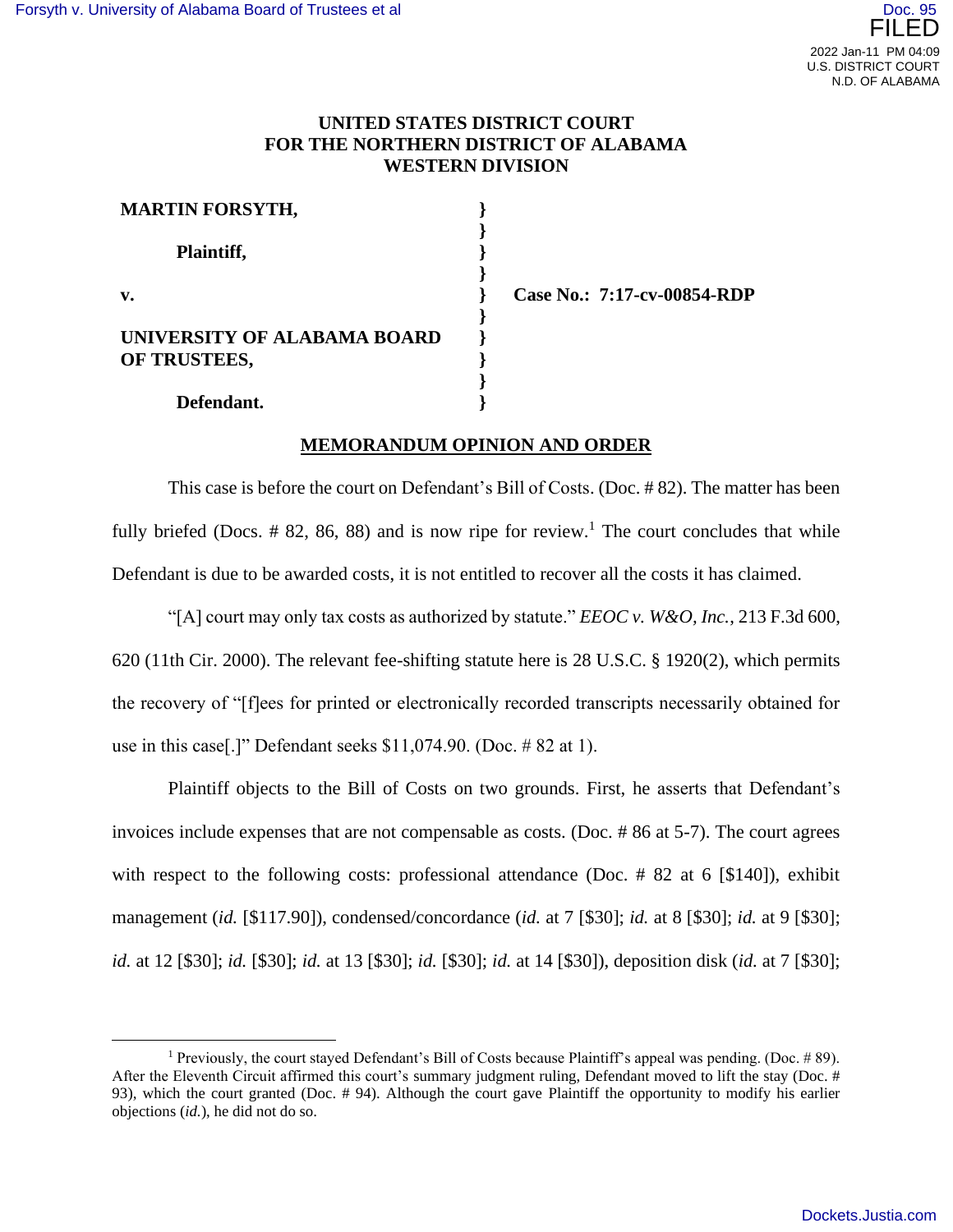*id.* at 8 [\$20]; *id.* at 9 [\$20]; *id.* at 12 [\$20]; *id.* [\$20]; *id.* at 13 [\$20]; *id.* [\$20]; *id.* at 14 [\$20]), read & sign (*id.* at 7 [\$40]; *id.* at 8 [\$40]; *id.* at 9 [\$40]), postage/handling (*id.* at 7 [\$20]; *id.* at 8 [\$20]; *id.* at 9 [\$20]; *id.* at 12 [\$15]; *id.* at 13 [\$15]; *id.* at 14 [\$15]), exhibit copy (*id.* at 7 [\$22.05]; *id.* at 8 [\$116.20]; *id.* at 9 [\$248.85]; *id.* at 12 [\$102.20]; *id.* at 13 [\$33.95]; *id.* at 14 [\$56.35]), exhibit binder (*id.* at 9 [\$20]), and exhibit scan to disk (*id.* at 12 [\$40.65]; *id.* at 13 [\$14.55]; *id.* at 14 [\$22.35]). The court also agrees with Plaintiff that "Defendant provides nothing to indicate an essential need" for these costs. *Henderson v. Home Depot U.S.A., Inc.*, No. 8:04-CV-2382T24TGW, 2006 WL 4978430, at \*4 (M.D. Fla. July 6, 2006). That is, although Defendant asserts that "these costs were necessary," it has not provided a sufficient explanation as to why that is so. (*See* Doc. # 88 at 4). Because the court cannot evaluate whether these costs, which total \$1,570.05, were truly necessary (or, rather, for Defendant's convenience), the court will not award them.<sup>2</sup> The court, however, disagrees with Plaintiff on whether Defendant should be able to recover video deposition costs. *See Morrison v. Reichhold Chems., Inc.*, 97 F.3d 460, 464-65 (11th Cir. 1996) (explaining that video deposition costs are recoverable under section 1920). The court finds Plaintiff's objection particularly uncompelling, given that Plaintiff noticed these witnesses for video depositions. (*See* Doc. # 88 at 4).

Plaintiff's second objection is that Defendant should not be awarded costs for depositions that it did not cite in its briefing. (Doc. # 86 at 7). The court disagrees. Defendant submitted these depositions of Plaintiff's supervisors in its evidentiary submissions, (Doc. # 71), and the court cited them in its opinion (*see* Doc. # 80). In addition, Plaintiff noticed these depositions and questioned these deponents for a total of twelve hours. (Doc. # 88 at 3). Because the depositions

<sup>&</sup>lt;sup>2</sup> And even if Defendant had demonstrated necessity, the court would still not be able to award some of the requested costs. *See, e.g.*, *Duckworth v. Whisenant*, 97 F.3d 1393, 1399 (11th Cir. 1996) (postage not recoverable under section 1920); *Watson v. Lake Cty.*, 492 F. App'x 991, 997 (11th Cir. 2012) (nor are binder costs).